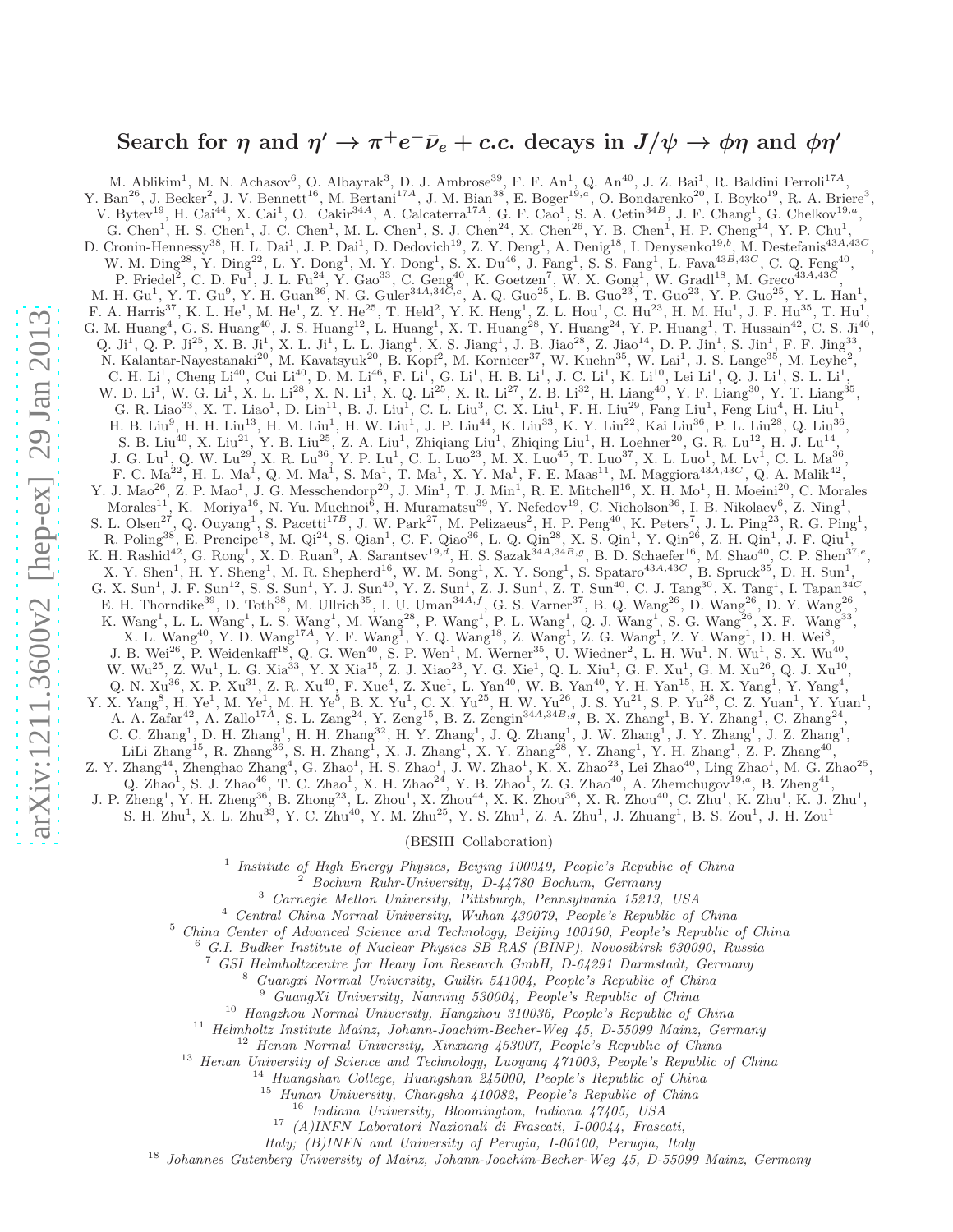<sup>19</sup> *Joint Institute for Nuclear Research, 141980 Dubna, Moscow region, Russia*

<sup>20</sup> *KVI, University of Groningen, NL-9747 AA Groningen, The Netherlands*

<sup>21</sup> *Lanzhou University, Lanzhou 730000, People's Republic of China*

<sup>22</sup> *Liaoning University, Shenyang 110036, People's Republic of China*

<sup>23</sup> *Nanjing Normal University, Nanjing 210023, People's Republic of China*

<sup>24</sup> *Nanjing University, Nanjing 210093, People's Republic of China*

<sup>25</sup> *Nankai University, Tianjin 300071, People's Republic of China*

<sup>26</sup> *Peking University, Beijing 100871, People's Republic of China*

<sup>27</sup> *Seoul National University, Seoul, 151-747 Korea*

<sup>28</sup> *Shandong University, Jinan 250100, People's Republic of China*

<sup>29</sup> *Shanxi University, Taiyuan 030006, People's Republic of China*

<sup>30</sup> *Sichuan University, Chengdu 610064, People's Republic of China*

<sup>31</sup> *Soochow University, Suzhou 215006, People's Republic of China*

<sup>32</sup> *Sun Yat-Sen University, Guangzhou 510275, People's Republic of China*

<sup>33</sup> *Tsinghua University, Beijing 100084, People's Republic of China*

<sup>34</sup> *(A)Ankara University, Dogol Caddesi, 06100 Tandogan, Ankara, Turkey; (B)Dogus University, 34722 Istanbul, Turkey; (C)Uludag University, 16059 Bursa, Turkey*

<sup>35</sup> *Universitaet Giessen, D-35392 Giessen, Germany*

<sup>36</sup> *University of Chinese Academy of Sciences, Beijing 100049, People's Republic of China*

<sup>37</sup> *University of Hawaii, Honolulu, Hawaii 96822, USA*

<sup>38</sup> *University of Minnesota, Minneapolis, Minnesota 55455, USA*

<sup>39</sup> *University of Rochester, Rochester, New York 14627, USA*

<sup>40</sup> *University of Science and Technology of China, Hefei 230026, People's Republic of China*

<sup>41</sup> *University of South China, Hengyang 421001, People's Republic of China*

<sup>42</sup> *University of the Punjab, Lahore-54590, Pakistan*

<sup>43</sup> *(A)University of Turin, I-10125, Turin, Italy; (B)University of Eastern*

*Piedmont, I-15121, Alessandria, Italy; (C)INFN, I-10125, Turin, Italy*

<sup>44</sup> *Wuhan University, Wuhan 430072, People's Republic of China*

<sup>45</sup> *Zhejiang University, Hangzhou 310027, People's Republic of China*

<sup>46</sup> *Zhengzhou University, Zhengzhou 450001, People's Republic of China*

<sup>a</sup> *Also at the Moscow Institute of Physics and Technology, Moscow 141700, Russia*

<sup>b</sup> *On leave from the Bogolyubov Institute for Theoretical Physics, Kiev 03680, Ukraine*

<sup>c</sup> *Currently at: Uludag University, Bursa, Turkey*

<sup>d</sup> *Also at the PNPI, Gatchina 188300, Russia*

<sup>e</sup> *Present address: Nagoya University, Nagoya 464-8601, Japan*

<sup>f</sup> *Currently at: Dogus University, Istanbul, Turkey*

<sup>g</sup> *Currently at: Ankara University, Ankara, Turkey*

(Dated: October 18, 2018)

Using a sample of 225.3 million  $J/\psi$  events collected with the BESIII detector at the BEPCII  $e^+e^-$  collider in 2009, searches for the decays of  $\eta$  and  $\eta' \to \pi^+e^-\bar{\nu}_e + c.c.$  in  $J/\psi \to \phi\eta$  and  $\phi\eta'$ are performed. The  $\phi$  signals, which are reconstructed in  $K^+K^-$  final states, are used to tag  $\eta$ and  $\eta'$  semileptonic decays. No signals are observed for either  $\eta$  or  $\eta'$ , and upper limits at the 90% confidence level are determined to be  $7.3 \times 10^{-4}$  and  $5.0 \times 10^{-4}$  for the ratios  $\frac{\mathcal{B}(\eta \to \pi^+ e^- \bar{\nu}_e + c.c.)}{\mathcal{B}(\eta \to \pi^+ \pi^- \pi^0)}$ and  $\frac{\mathcal{B}(\eta'\to\pi^+e^-\bar{\nu}_e+c.c.)}{\mathcal{B}(\eta'\to\pi^+\pi^-\eta)}$ , respectively. These are the first upper limit values determined for  $\eta$  and  $\eta'$ semileptonic weak decays.

PACS numbers: 13.20.Gd, 14.40.Be, 13.20.Jf, 12.60.Cn

### I. INTRODUCTION

Weak decays of quarkonium states such as  $\eta$ ,  $\eta'$ ,  $J/\psi$  and  $\Upsilon$ , etc., offer a window into what may lie beyond the standard model (SM) [\[1](#page-7-0)[–6\]](#page-7-1). The reason for the expected sensitivity is that the rates of the quarkonium weak decays are expected to be tiny in the framework of the SM [\[7](#page-7-2)]. As originally pointed out by Singer [\[8](#page-7-3)], the weak decays  $\eta \rightarrow \pi^{+}l^{-}\bar{\nu}_{l}$  ( $l = e$ ,  $\mu$ , and charge conjugate state implicitly included) are purely second class with a vector-type coupling in the

SM (see Ref. [\[9](#page-7-4)] for the definition of the second class current), and hence vanish in the limit of exact isospin symmetry. They occur in the SM in first order in the weak interaction, but only due to G-parity breaking effects, i.e. due to electromagnetic corrections and the mass-difference of the u- and d-quarks [\[10](#page-7-5)[–17](#page-7-6)]. For  $\eta$ semileptonic weak decays, a one-loop calculation was performed in chiral perturbation theory within the SM, including a systematic treatment of the electromagnetic contributions to  $O(e^2p^2)$  (e and p are electromagnetic coupling and typical momentum transfer in the decay as defined in Ref. [\[12](#page-7-7)]), and a rather accurate upper bound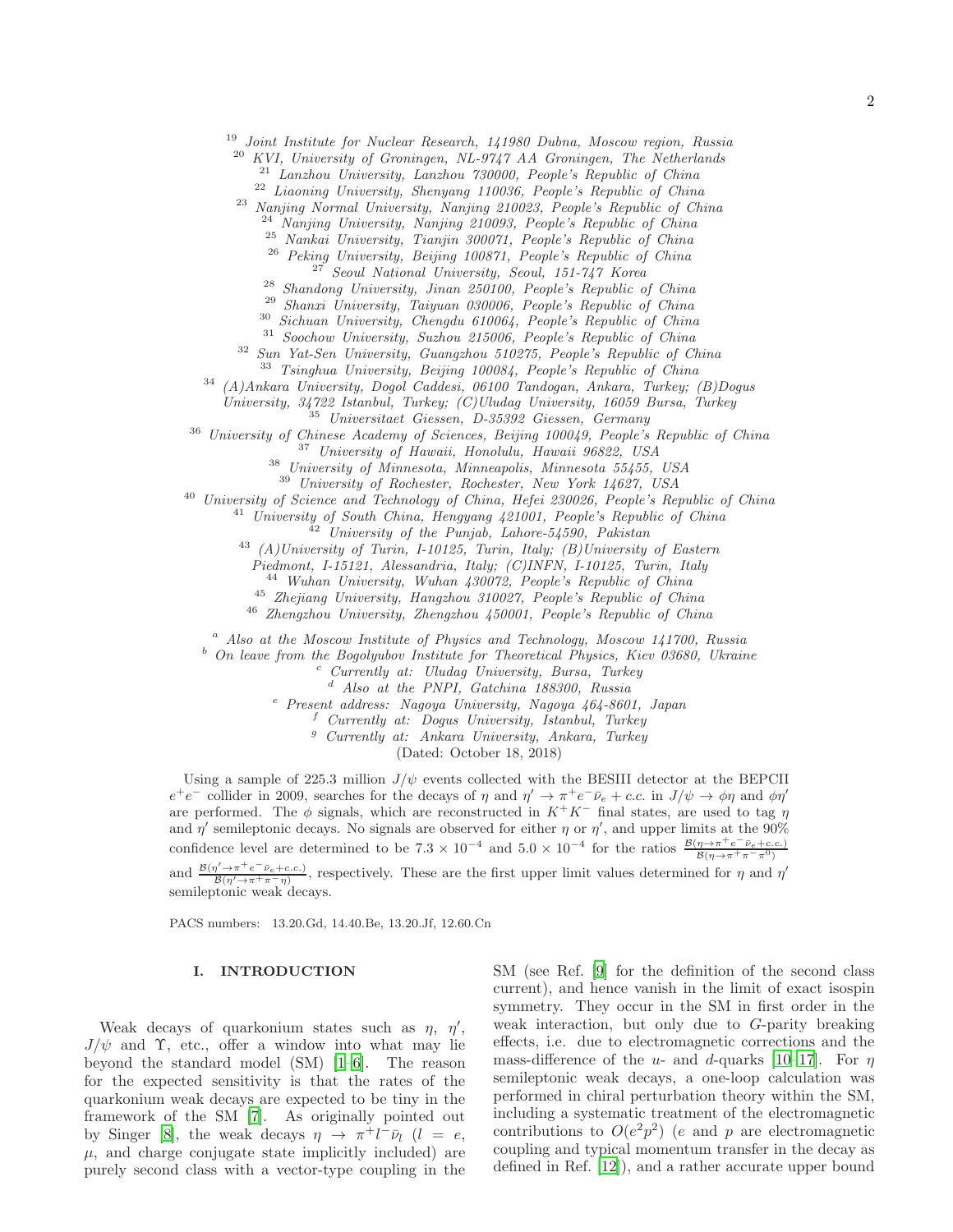for the branching fraction of  $\eta \to \pi^+ l^- \bar{\nu}_l$  is predicted to be  $2.6 \times 10^{-13}$ . Therefore, any observation of  $\eta \to \pi l \nu_l$ violating this bound would be a clear indication for new physics beyond the SM.

The decays  $\eta \to \pi l \nu_l$  can be used to probe some types of possible new charged current interactions [\[10,](#page-7-5) [11\]](#page-7-8). A rather old suggestion would be the introduction of a new second class vector current for the  $\eta \to \pi$  transition [\[15\]](#page-7-9). Scalar-type charged current four-fermion interactions can arise in gauge theories for example from the exchange of charged Higgs bosons in the two-Higgs-doublet model [\[18,](#page-7-10) [19\]](#page-7-11). Also light leptoquarks [\[20\]](#page-7-12), occurring naturally in grand unified theories and composite models, may enhance the  $\eta \to \pi l \nu_l$  branching faction considerably [\[21\]](#page-7-13). For example, by considering scalar or vector type interaction, the branching fraction of  $\eta \to \pi^+ l^- \bar{\nu}_l$  was estimated to be  $10^{-8} - 10^{-9}$  [\[22,](#page-7-14) [23\]](#page-7-15), which is a few order of magnitudes higher than that in the SM. Therefore, searches for the  $\eta \rightarrow \pi^+ l^- \bar{\nu}_l$ and  $\eta' \to \pi^+ l^- \bar{\nu}_l$  at the branching fractions level of  $10^{-8} - 10^{-9}$  and below will provide information on the new physics beyond the SM. At present there is no experimental information on the decays  $\eta \to \pi l \nu_l$ . In this paper, we present measurements of branching fractions of  $\eta$  and  $\eta' \to \pi^+ e^- \bar{\nu}_e$  decays. This analysis is based on  $(225.3\pm2.8)\times10^6$   $J/\psi$  events [\[24\]](#page-7-16), accumulated with the Beijing Spectrometer III (BESIII) detector [\[25\]](#page-7-17), at the Beijing Electron Positron Collider II (BEPCII).

### II. THE BESIII EXPERIMENT AND MC SIMULATION

BEPCII/BESIII [\[25](#page-7-17)] is a major upgrade of the BESII experiment at the BEPC accelerator. The design peak luminosity of the double-ring  $e^+e^-$  collider, BEPCII, is  $10^{33}$  cm<sup>-2</sup>s<sup>-1</sup> at the center-of-mass energy of 3770 MeV. The BESIII detector has a geometrical acceptance of 93% of  $4\pi$  and consists of four main components: (1) a small-celled, helium-based main drift chamber (MDC) with 43 layers, which provides measurements of ionization energy loss  $\left(dE/dx\right)$ . The average single wire resolution is 135  $\mu$ m, and the momentum resolution for charged particles with momenta of 1  $GeV/c$  in a 1 T magnetic field is 0.5%; (2) an electromagnetic calorimeter (EMC) made of 6240 CsI (Tl) crystals arranged in a cylindrical shape (barrel) plus two end-caps. For 1.0 GeV photons, the energy resolution is 2.5% in the barrel and 5% in the end-caps, and the position resolution is 6 mm in the barrel and 9 mm in the end-caps; (3) a time-of-flight system (TOF) for particle identification (PID) composed of a barrel part made of two layers with 88 pieces of 5 cm thick and 2.4 m long plastic scintillators in each layer, and two end-caps with 96 fan-shaped, 5 cm thick, plastic scintillators in each end-cap. The time resolution is 80 ps in the barrel, and 110 ps in the end-caps, corresponding to a  $2\sigma K/\pi$  separation for momenta up to about 1.0 GeV/c; (4) a muon chamber system made of 1000  $m<sup>2</sup>$ 

of resistive-plate-chambers arranged in 9 layers in the barrel and 8 layers in the end-caps and incorporated in the return iron of the super-conducting magnet. The position resolution is about 2 cm.

The optimization of the event selection and the estimation of physics backgrounds are performed using Monte Carlo (MC) simulated data samples. The geant4-based simulation software BOOST [\[26\]](#page-8-0) includes the geometric and material description of the BESIII detectors, the detector response and digitization models, as well as the track records of the detector running conditions and performance. The production of the  $J/\psi$  resonance is simulated by the MC event generator kkmc [\[27\]](#page-8-1); the known decay modes are generated by  $EVTGEN [28]$  $EVTGEN [28]$  $EVTGEN [28]$  with branching ratios taken from the Particle Data Group (PDG) tables [\[29\]](#page-8-3) and determined by the Lundcharm model LUNDCHARM [\[30\]](#page-8-4) for the remaining unknown decays. The analysis is performed in the framework of the BESIII offline software system [\[31](#page-8-5)] which takes care of the detector calibration, event reconstruction and data storage.

### III. DATA ANALYSIS

## A. Analyses for  $\eta$  and  $\eta' \to \pi^+ e^- \bar{\nu}_e$

In order to detect  $\eta$  and  $\eta' \to \pi^+ e^- \bar{\nu}_e$  decays, we use  $J/\psi \rightarrow \phi \eta$  and  $\phi \eta'$  decays. These two-body decays provide a very simple event topology, in which the  $\phi$ signals can be reconstructed easily and cleanly decaying into  $K^+K^-$ . The reconstructed  $\phi$  particles can be used to tag  $\eta$  and  $\eta'$  in order to allow a search for their semileptonic decays. In addition, the  $\eta$  and  $\eta'$  decays are easy to define in the lab system due to the strong boost of the  $\phi$  from  $J/\psi$  decay.

Charged tracks in the BESIII detector are reconstructed using track-induced signals in the MDC. We select tracks within  $\pm 10$  cm of the interaction point in the beam direction and within 1 cm in the plane perpendicular to the beam direction. The tracks must be within the MDC fiducial volume,  $|\cos \theta| < 0.93$  $(\theta$  is the polar angle with respect to the  $e^+$  beam direction). Candidate events require four charged tracks with net charge zero. The TOF and  $dE/dx$  information are combined to form PID confidence levels for the  $\pi$ , K, and e hypotheses; each track is assigned to the particle type that corresponds to the hypothesis with the highest confidence level. To suppress background from  $J/\psi \to \phi \eta$  ( $\eta'$ ), where  $\eta$  ( $\eta'$ ) decays into nonleptonic modes, the electron candidate is further identified with the ratio of deposited energy in the EMC to track momentum,  $E/p$ , which must be larger than 0.8. We further require that  $E/p$  should be less than 0.8 for the pion candidate to suppress background from  $J/\psi \rightarrow \phi \eta$  $(\eta \to \gamma e^+ e^-)$  decay.

Showers identified as photon candidates must satisfy fiducial and shower-quality requirements. The minimum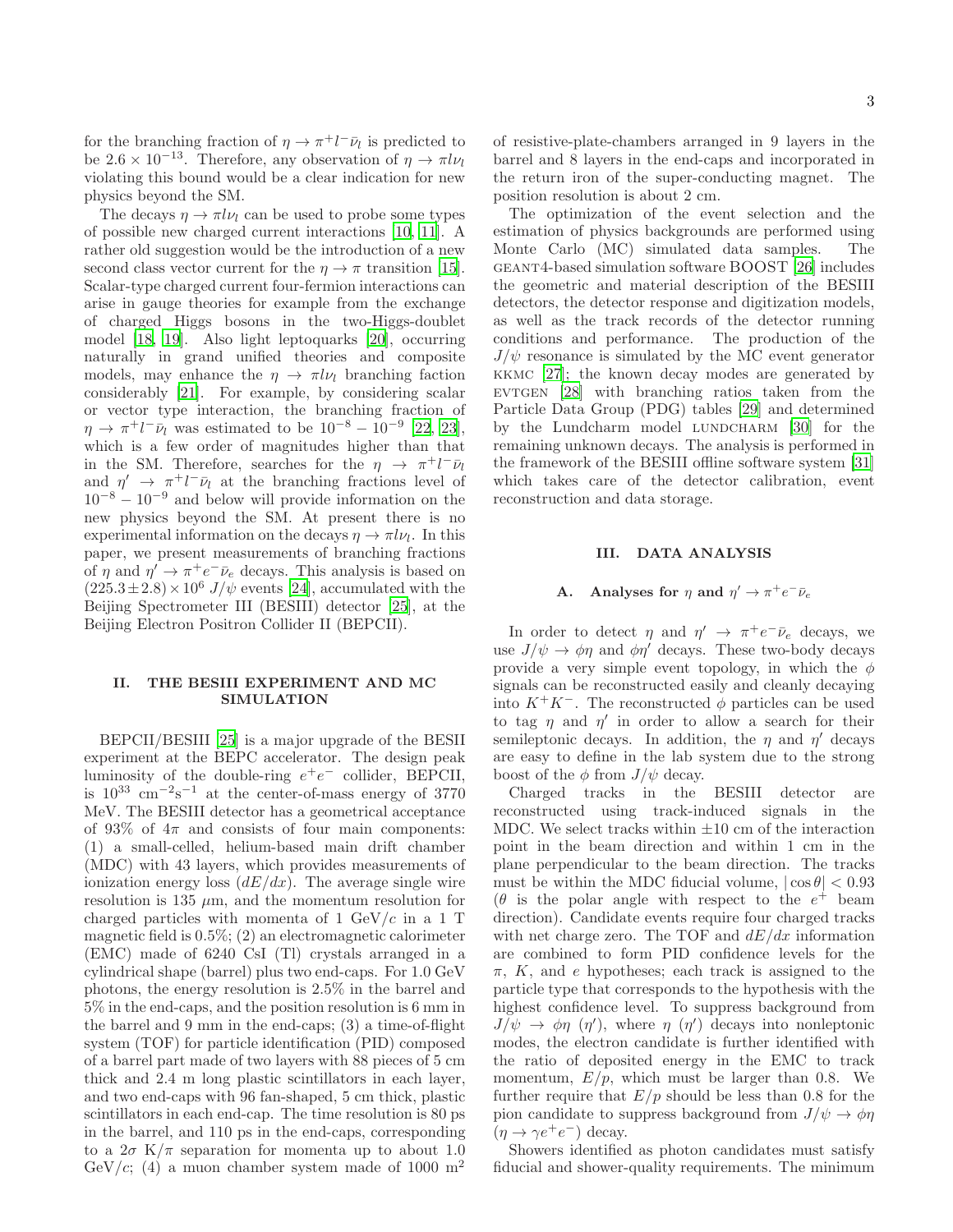energy is 25 MeV for EMC barrel showers ( $|\cos \theta|$  < 0.8) and 50 MeV for end-cap showers  $(0.86 < | \cos \theta | < 0.92)$ . To eliminate showers produced by charged particles, a photon must be isolated from any charged track by more than 20◦ if not specified otherwise.

Since the mass of neutrino is almost zero and it is invisible in the detectors, a one-constraint (1C) kinematic fit is performed to constrain the missing mass of the reconstructed tracks to be zero, and  $\chi^2_{1C}$  < 200 is required. The 1C fit improves the resolution of recoil mass of the  $K^+K^-$  system by a factor of 2.5 for  $\eta$  case or a factor of 1.6 for  $\eta'$  case. After the 1C fit, the missing momentum  $P_{\text{miss}} = |\vec{P}_{\text{miss}}|$  can be calculated; here,  $\vec{P}_{\text{miss}} = -(\vec{P}_{\phi} + \vec{P}_{\pi^+} + \vec{P}_{e^-})$  in the rest frame of  $J/\psi$ , and we require that the missing momentum should be larger than  $0.03 \text{ GeV}/c$  to suppress backgrounds from final states with only four tracks, such as  $J/\psi \to \phi \pi^+ \pi^ (\phi \rightarrow K^+K^-)$ . We count the number  $N_{\text{shower}}$  of EMC showers that could originate from a  $K_L$  or a photon, and require that  $N_{\text{shower}}$  be zero in the region inside a cone of 0.3 (1.5) rad around the direction of the missing momentum for  $J/\psi \to \phi \eta(\eta') \left[ \eta(\eta') \to \pi^+ e^- \bar{\nu}_e \right]$ . These requirements reject most  $\eta$  and  $\eta'$  decays into nonleptonic final states. They also eliminate most backgrounds from multi-body decays of  $J/\psi \rightarrow \phi +$  anything. The different requirements on the cone angle for the  $\eta$  and  $\eta'$  cases are made because of the following two reasons: firstly, in the  $J/\psi \to \phi \eta(\eta')$  decays, the booster for  $\eta$  is stranger than that for  $\eta'$  in the central of mass energy of  $J/\psi$ , which leads to a larger open angle for the  $\eta'$  decay products than that for the  $\eta$  decay products in the detector. Secondly, the most dangerous backgrounds are from  $\eta(\eta') \to \pi^+ \pi^- \gamma$  decay, in which one of the charged pions is mis-identified as an electron. Meanwhile, the decay rate for  $\eta' \to \pi^+\pi^-\gamma$  is more than 6 times larger than the rate for  $\eta \to \pi^+ \pi^- \gamma$  [\[29](#page-8-3)].

Figures [1](#page-3-0) (a) and (b) show the invariant mass distribution of  $K^+K^-$  candidates,  $m_{K^+K^-}$ , after the above selections. Clear  $\phi$  signals are seen. The invariant mass of  $\pi^+e^-\bar{\nu}_e$  can be obtained as  $m_{\pi^+e^-\bar{\nu}_e} =$  $(E_{\pi^+} + E_{e^-} + E_{\bar{\nu}})^2 - (\vec{P}_{\pi^+} + \vec{P}_{e^-} + \vec{P}_{\bar{\nu}})^2$ , where  $E_{\bar{\nu}} \equiv$  $E_{\rm miss} = |\vec{P}_{\rm miss}|$  and  $\vec{P}_{\bar{\nu}} = \vec{P}_{\rm miss}$ . Figures [2](#page-3-1) (a) and (b) show the  $m_{\pi^+e^-\bar{\nu}_e}$  distributions for events with 1.01 <  $m_{K^+K^-}$  < 1.03 GeV/ $c^2$  for the decays  $J/\psi \to \phi \eta$  ( $\eta \to$  $\pi^+e^-\bar{\nu}_e$ ) and  $J/\psi \to \phi\eta'$  ( $\eta' \to \pi^+e^-\bar{\nu}_e$ ), respectively. No events are observed in the  $\eta$  and  $\eta'$  signal regions. The signal regions for  $\eta$  and  $\eta'$  are defined in the ranges [0.51, 0.58] and [0.92, 0.99]  $GeV/c^2$ , respectively, on the mass of  $\pi^+e^-\bar{\nu}_e$ .

We use MC simulated events to determine selection efficiencies for the signal channels and study possible backgrounds. With phase space MC simulations, we obtain efficiencies of 17.9% and 17.4% for  $\eta$  and  $\eta'$ semileptonic decays, respectively. According to the study of the  $J/\psi$  inclusive MC sample, more than 20 exclusive decay modes are identified as potential background modes, and are studied with full MC simulations in

order to understand the backgrounds. The sources of backgrounds are divided into two classes. Class I: The background is from  $J/\psi \to \phi \eta(\eta')$ ,  $\phi \to K^+K^-$  and  $\eta$  $(\eta')$  decays into other modes than the signal final states. We find that the expected number of background events from this class is  $0.18 \pm 0.05$   $(0.58 \pm 0.09)$  in the signal region for  $\eta$  ( $\eta'$ ). Class II: It is mainly from  $J/\psi$  decays to the final states without  $\eta$  or  $\eta'$ , such as  $\phi \pi^+ \pi^-$ ,  $\phi f_0(980)$  $(f_0(980) \to \pi^+\pi^-)$ , and  $K^{*0}K^{*0}$   $(K^{*0} \to K^{\pm}\pi^{\mp})$ . The expected number of background events from class II is  $0.05 \pm 0.04$   $(0.45 \pm 0.13)$  in the signal region for the  $\eta$  $(\eta')$  case. The total number of background events is  $0.23 \pm 0.06$   $(1.03 \pm 0.16)$  in the signal region for  $\eta$   $(\eta')$ .



<span id="page-3-0"></span>FIG. 1: The  $m_{K^+K^-}$  distributions of candidate events: (a) for  $J/\psi \to \phi \eta$ ; (b) for  $J/\psi \to \phi \eta'$ . The arrows on the plots indicate the signal region of  $\phi$  candidates.



<span id="page-3-1"></span>FIG. 2: The  $m_{\pi^+e^-\bar{\nu}_e}$  distributions of candidate events: (a) for  $J/\psi \rightarrow \phi \eta$  ( $\eta \rightarrow \pi^+ e^- \bar{\nu}_e$ ); (b) for  $J/\psi \rightarrow \phi \eta'$  $(\eta' \rightarrow \pi^+e^-\bar{\nu}_e)$ . For both (a) and (b): the data (dots with error bars) are compared to the signal MC samples (red dashed histogram) and the expected backgrounds (solid blue histogram). The arrows on the plots indicate the signal regions of  $\eta$  and  $\eta'$  candidates.

After all selection criteria are applied, no event survives in the  $\eta$  and  $\eta'$  signal regions. The signal components and the expected background shapes are projected and compared to data for both  $\eta$  and  $\eta'$  cases, as shown in Figs. [2](#page-3-1) (a) and (b). We set an upper limit at the 90% confidence level (C.L.) to be  $N_{\text{UL}}^{\hat{\eta}} = 2.36$  $(N_{\text{UL}}^{\eta'}=1.59)$  for  $\eta(\eta')$ , using the POLE<sup>++</sup> program [\[32](#page-8-6)] with the Feldman-Cousins frequentist approach [\[33](#page-8-7)]. The information used to obtain the upper limit includes the number of observed events in the signal region, and the expected number of background events and their uncertainty.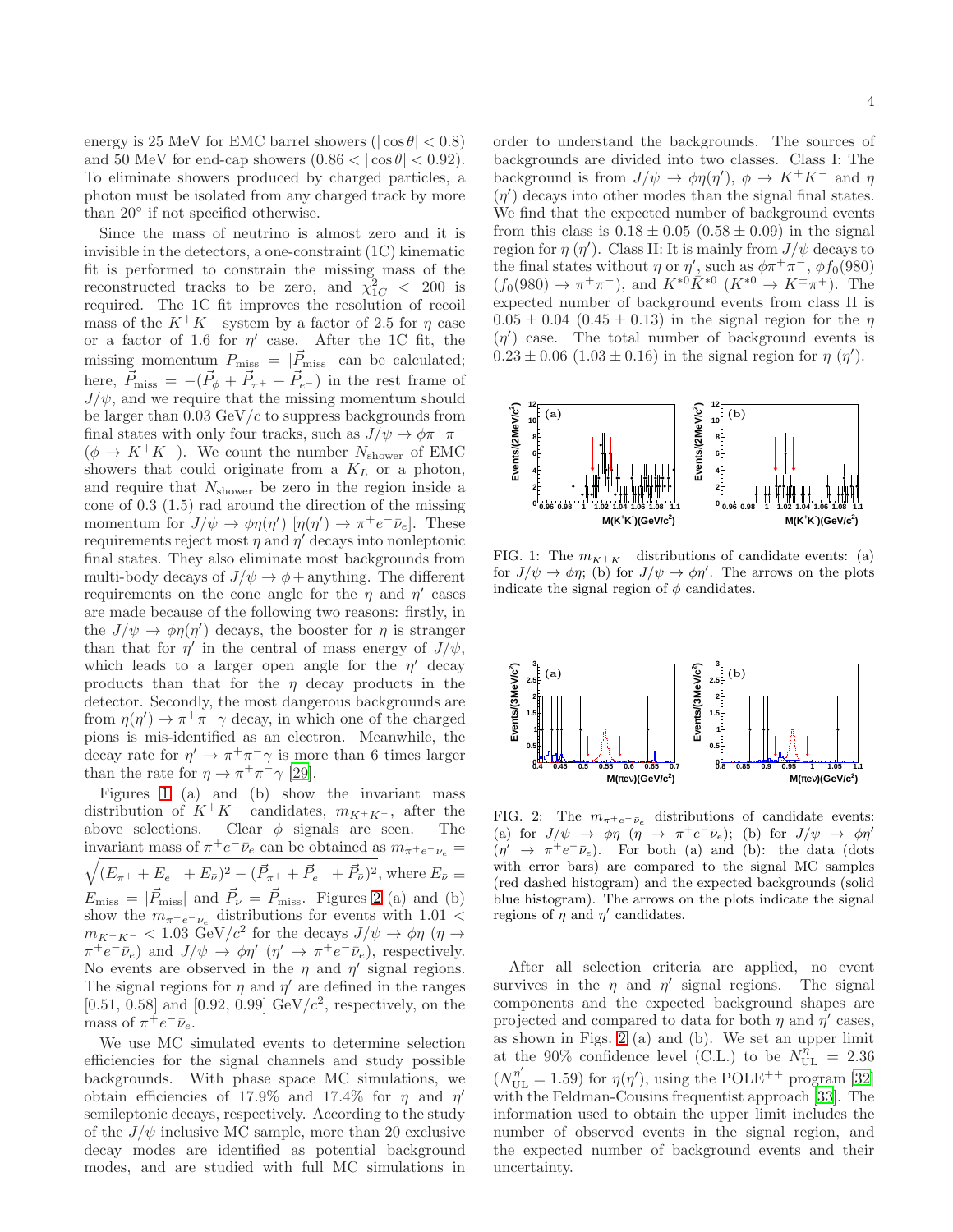# B. Analyses for  $\eta$   $(\eta') \to \pi^+ \pi^- \pi^0(\eta)$

The  $\eta \rightarrow \pi^+\pi^-\pi^0$  and  $\eta' \rightarrow \pi^+\pi^-\eta$  decays are also studied in  $J/\psi \rightarrow \phi \eta$  and  $\phi \eta'$  processes, in order to obtain the ratio of  $\mathcal{B}(\eta(\eta')) \to \pi^+e^-\bar{\nu}_e + c.c.)$  to  $\mathcal{B}(\eta \to \pi^+\pi^-\pi^0)$   $(\mathcal{B}(\eta \to \pi^+\pi^-\eta))$ . The advantage of measuring the ratios of semileptonic weak decays over hadronic decays  $\frac{\mathcal{B}(\eta \to \pi^+ e^- \bar{\nu}_e + c.c.)}{\mathcal{B}(\eta \to \pi^+ \pi^- \pi^0)}$  and  $\frac{\mathcal{B}(\eta' \to \pi^+ e^- \bar{\nu}_e + c.c.)}{\mathcal{B}(\eta' \to \pi^+ \pi^- \eta)}$ is that the uncertainties due to the total number of  $J/\psi$ events, tracking efficiency, PID for kaon and one pion, the number of the charged tracks, and residual noise in the EMC cancel.

The selection criteria for the charged tracks are the same as those for the  $J/\psi \to \phi \eta$  ( $\eta'$ ),  $\eta$  ( $\eta'$ )  $\to \pi^+ e^- \bar{\nu}_e$ decays except for the electron identification requirement. The candidate events are required to have two charged kaons and two charged pions with opposite charge. In addition, two photon candidates are required to reconstruct  $\pi^0 \to \gamma \gamma$  and  $\eta \to \gamma \gamma$  in the  $\eta \to \pi^+ \pi^- \pi^0$  and  $\eta' \to \pi^+ \pi^- \eta$  decays, respectively. The photon candidates are required to be isolated from all charged tracks by more than 10◦ which is different from the selection criteria for the  $J/\psi \to \phi \eta$   $(\eta')$ ,  $\eta$   $(\eta') \to \pi^+ e^- \bar{\nu}_e$  decays in order to improve the efficiency of  $\pi^0(\eta)$  reconstruction. A four-constraint (4C) energy-momentum conservation kinematic fit is performed to the  $J/\psi \to K^+K^-\pi^+\pi^-\gamma\gamma$ hypothesis, and only events with  $\chi^2_{4C} < 200$  are accepted. For events with more than two photon candidates, the combination with the minimum  $\chi^2_{4C}$  is selected. After the 4C fits, the  $\pi^0$  and  $\eta$  signal windows on the  $\gamma\gamma$ invariant mass distributions are defined in the ranges  $0.115 < m_{\gamma\gamma} < 0.150 \text{ GeV}/c^2 \text{ and } 0.518 < m_{\gamma\gamma} < 0.578$  $GeV/c^2$ , respectively.

The numbers of  $J/\psi \rightarrow \phi \eta$  ( $\eta'$ ),  $\eta$  ( $\eta'$ )  $\rightarrow$  $\pi^+\pi^-\pi^0(\eta)$  events are obtained from an unbinned extended maximum likelihood (ML) fit to the  $K^+K^$ versus  $\pi^+\pi^-\pi^0(\eta)$  invariant mass distributions. The projection of the fit on the  $m_{KK}$  ( $m_{\pi^+\pi^-\pi^0}$  and  $m_{\pi^+\pi^-\eta}$ ) axis is shown in Figs. [3](#page-5-0) (a) and [4](#page-5-1) (a) [Figs. 3 (b) and 4 (b)] for the  $\eta$  and  $\eta'$  cases, respectively. In the ML fits, we require that  $0.99 \text{ GeV}/c^2 < m_{KK} < 1.09 \text{ GeV}/c^2$  and  $0.50\,\,{\rm GeV}/c^2\,<\,m_{\pi^+\pi^-\pi^0}\,<\,0.60\,\,{\rm GeV}/c^2\,\,(0.87\,\,{\rm GeV}/c^2$  $m_{\pi^+\pi^-\eta} < 1.07 \text{ GeV}/c^2$  for the  $\eta(\eta')$  case. The signal shape for  $\phi$  is modeled with a relativistic Breit-Wigner (RBW) function [\[34\]](#page-8-8) convoluted with a Gaussian function that represents the detector resolution. In the fit, the width of  $\phi$  is fixed at the PDG value, and its central mass value is floated, and the width of the Gaussian is free; the signal shape for  $\eta$  ( $\eta'$ ) is described by a Crystal Ball  $(CB)$  function [\[35\]](#page-8-9), and its parameters are floated. The backgrounds are divided into three categories: non- $\phi\eta(\eta')$ -peaking background (*i.e.*,  $J/\psi \rightarrow \pi^+\pi^-\pi^0 K^+K^-$ ; non- $\phi$ -peaking background [*i.e.*,  $J/\psi \rightarrow K^+K^-\eta \quad (\eta')$ ]; and non- $\eta(\eta')$ -peaking background (*i.e.*,  $J/\psi \to \phi \pi^+ \pi^- \pi^0$ ). The probability density functions (PDF) for non- $\phi$ -peaking background

in the  $m_{KK}$  distribution is parameterized by [\[36\]](#page-8-10)

$$
B(m_{KK}) = (m_{KK} - 2m_K)^a \cdot e^{-bm_{KK} - cm_{KK}^2}, \qquad (1)
$$

where a, b and c are free parameters, and  $m_K$  is the nominal mass value of the charged kaon from the PDG [\[29](#page-8-3)]. The shape for the non- $\eta(\eta')$ -peaking background in the  $m_{\pi^+\pi^-\pi^0(\eta)}$  distribution is modeled by a first-order Chebychev polynomial function  $[B(m_{\pi^+\pi^-\pi^0(\eta)})]$ . All parameters related to the background shape are floated in the fit to data. Totally, 14 parameters including signal and background yields are floated in the fit. The PDFs for signal and backgrounds are combined in the likelihood function  $\mathcal{L}$ , defined as a function of the free parameters  $N^{\eta}$ ,  $N_{\text{bkg}}^{\text{non-}\phi\eta}$ ,  $N_{\text{bkg}}^{\text{non-}\phi}$ , and  $N_{\text{bkg}}^{\text{non-}\eta}$ :

<span id="page-4-0"></span>
$$
\mathcal{L} = \frac{e^{-(N^{\eta} + N_{\text{bkg}}^{\text{non-}\phi\eta} + N_{\text{bkg}}^{\text{non-}\phi} + N_{\text{bkg}}^{\text{non-}\eta})}}{N!} \times \prod_{i=1}^{N} [N^{\eta} RBW(m_{KK}^{i}) \times CB(m_{\pi^{+}\pi^{-}\pi^{0}}^{i}) + N_{\text{bkg}}^{\text{non-}\phi\eta} B(m_{KK}^{i}) \times B(m_{\pi^{+}\pi^{-}\pi^{0}}^{i}) + N_{\text{bkg}}^{\text{non-}\phi} B(m_{KK}^{i}) \times CB(m_{\pi^{+}\pi^{-}\pi^{0}}^{i}) + N_{\text{bkg}}^{\text{non-}\eta} RBW(m_{KK}^{i}) \times B(m_{\pi^{+}\pi^{-}\pi^{0}}^{i})], \quad (2)
$$

where  $N^{\eta}$  is the number of  $J/\psi \to \phi \eta$ ,  $\phi \to K^+ K^-$ ,  $\eta \to$  $\pi^+\pi^-\pi^0$  events, and  $N_{\text{bkg}}^{\text{non-}\phi\eta}$ ,  $N_{\text{bkg}}^{\text{non-}\phi}$ , and  $N_{\text{bkg}}^{\text{non-}\eta}$ <br>are the numbers of the corresponding three kinds of backgrounds. The fixed parameter  $N$  is the total number of selected events in the fit region, and  $m_{KK}^i\,\left(m_{\pi^+\pi^-\pi^0}^i\right)$ is the value of  $m_{KK}$   $(m_{\pi^+\pi^-\pi^0})$  for the *i*th event. We use the product of the PDFs, since we have verified that  $m_{KK}$  and  $m_{\pi^+\pi^-\pi^0}$  are uncorrelated for each component. The negative log-likelihood  $(-\ln\mathcal{L})$  is then minimized with respect to the extracted yields. The resulting fitted signal and background yields are summarized in Table [I.](#page-6-0) We also obtain the results for the  $\eta'$  case by replacing  $\eta$  and  $\pi^0$  with  $\eta'$  and  $\eta$  in Eq. [\(2\)](#page-4-0). The fitted results for  $\eta$  ( $\eta'$ )  $\rightarrow \pi^+\pi^-\pi^0(\eta)$  are shown in Fig. [3](#page-5-0) (Fig. [4\)](#page-5-1). The detection efficiencies are determined with MC simulations to be 20.37% and 20.89% for  $\eta$  and  $\eta'$ , respectively.

### IV. SYSTEMATIC UNCERTAINTIES

Contributions to the systematic error on the ratios are summarized in Table [II.](#page-6-1) The uncertainty, due to the requirement of no neutral showers in the EMC inside a cone spanning 0.3 (1.5) rad around the direction of the missing momentum for  $\eta$  ( $\eta'$ ) decay is obtained using the control sample of decays  $J/\psi \to \phi \eta'$ ,  $\phi \to K^+ K^-$ ,  $\eta' \to \gamma \pi^+ \pi^-$ . We calculated the missing momentum of the  $K^+K^-\pi^+\pi^-$  system, and define the same cones around the direction of the missing momentum as in the  $\eta$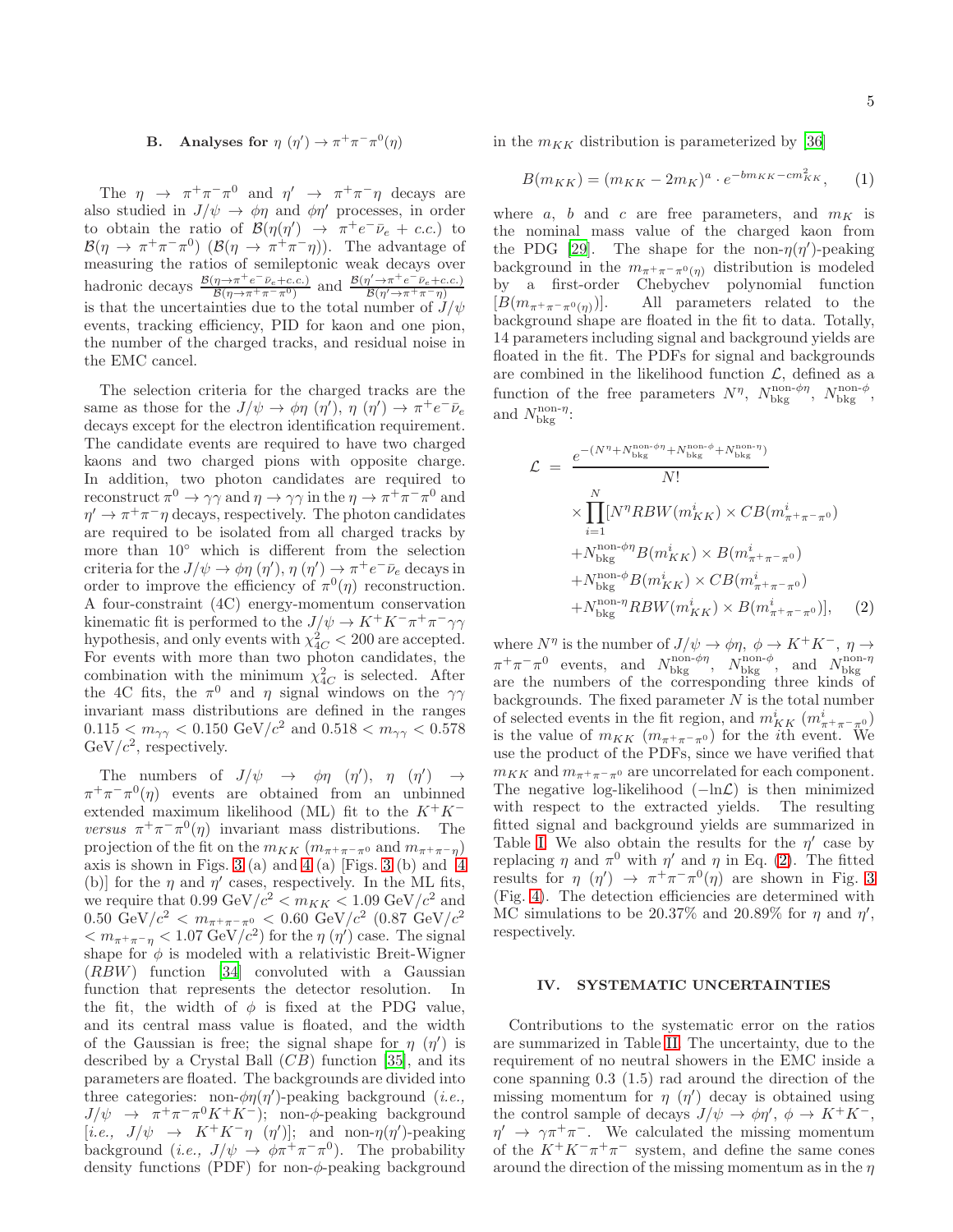

<span id="page-5-0"></span>FIG. 3: The (a)  $m_{KK}$  and (b)  $m_{\pi^+\pi^-\pi^0}$  distributions with fit results superimposed for  $J/\psi \to \phi \eta$ ,  $\phi \to K^+K^-$ ,  $\eta \to \pi^+\pi^-\pi^0$ . Points with error bars are data. The (black) solid curves show the results of the total fits, and the (black) short-dashed curves are for signals. The (blue) dotted-dash curve shows non-η-peaking backgrounds, the (red) dashed curve shows the non-φ-peaking background, and the (green) dotted-short-dash curve shows non-φη-peaking backgrounds.



<span id="page-5-1"></span>FIG. 4: The (a)  $m_{KK}$  and (b)  $m_{\pi^+\pi^-\eta}$  distributions with fit results superimposed for  $J/\psi \to \phi \eta'$ ,  $\phi \to K^+K^-$ ,  $\eta' \to \pi^+\pi^-\eta$ . Points with error bars are data. The (black) solid curves show the results of the total fits, and the (black) short-dashed curves are for signals. The (blue) dotted-dash curve shows non-η'-peaking backgrounds, the (red) dashed curve shows the non-φ-peaking background, and the (green) dotted-short-dash curve shows non-φη<sup>7</sup>-peaking backgrounds

 $(\eta')$  semileptonic analysis. The ratios of events with the requirement on the number of extra photons to events without the requirement are obtained for both data and MC simulation. The difference  $0.1\%$  (1.1%) is considered as a systematic error for the  $\eta$  ( $\eta'$ ) case.

We also use the control sample of  $J/\psi \to \phi \eta'$ ,  $\phi \to$  $K^+K^-$ ,  $\eta' \to \gamma \pi^+\pi^-$  to obtain the uncertainty due to the requirement on the missing momentum  $P_{\text{miss}} > 0.03$ GeV/c for both  $\eta$  and  $\eta'$  cases. Thus we calculated the missing momentum of the  $K^+K^-\pi^+\pi^-$  system. The ratios of events with the requirement on the missing momentum  $P_{\text{miss}} > 0.03 \text{ GeV}/c$  to events without the requirement are obtained for both data and MC simulation. The difference 2.5% is considered as a systematic error for both  $\eta$  and  $\eta'$  cases.

The phase space MC is used to generate  $\eta$  ( $\eta'$ )  $\rightarrow$ 

 $\pi^+e^-\bar{\nu}_e$  decays. In Ref. [\[12\]](#page-7-7), the transition form factors  $f_{\pm}^{\eta\pi}$  are calculated at the one-loop level in the chiral perturbation theory. We use the model predictions to generate signal MC events, and find that the uncertainty on the detection efficiency is changed by  $1.0\%$  (5.0%) for the  $\eta$  ( $\eta'$ ) case.

Since the uncertainties on the PID of the electron and one of the pions do not cancel in the ratio, the efficiencies for pion and electron PID are obtained with the control samples of  $J/\psi \to \pi^+\pi^-\pi^0$  and radiative Bhabha scattering  $e^+e^- \rightarrow \gamma e^+e^-$  (including  $J/\psi \rightarrow$  $\gamma e^+e^-$ ), respectively. Samples with backgrounds less than 1.0% are obtained [\[37\]](#page-8-11). The differences between data and MC for the efficiencies of pion and electron PID are about 1.0% and 1.2%, respectively, which are taken as systematic errors. Using the same control samples,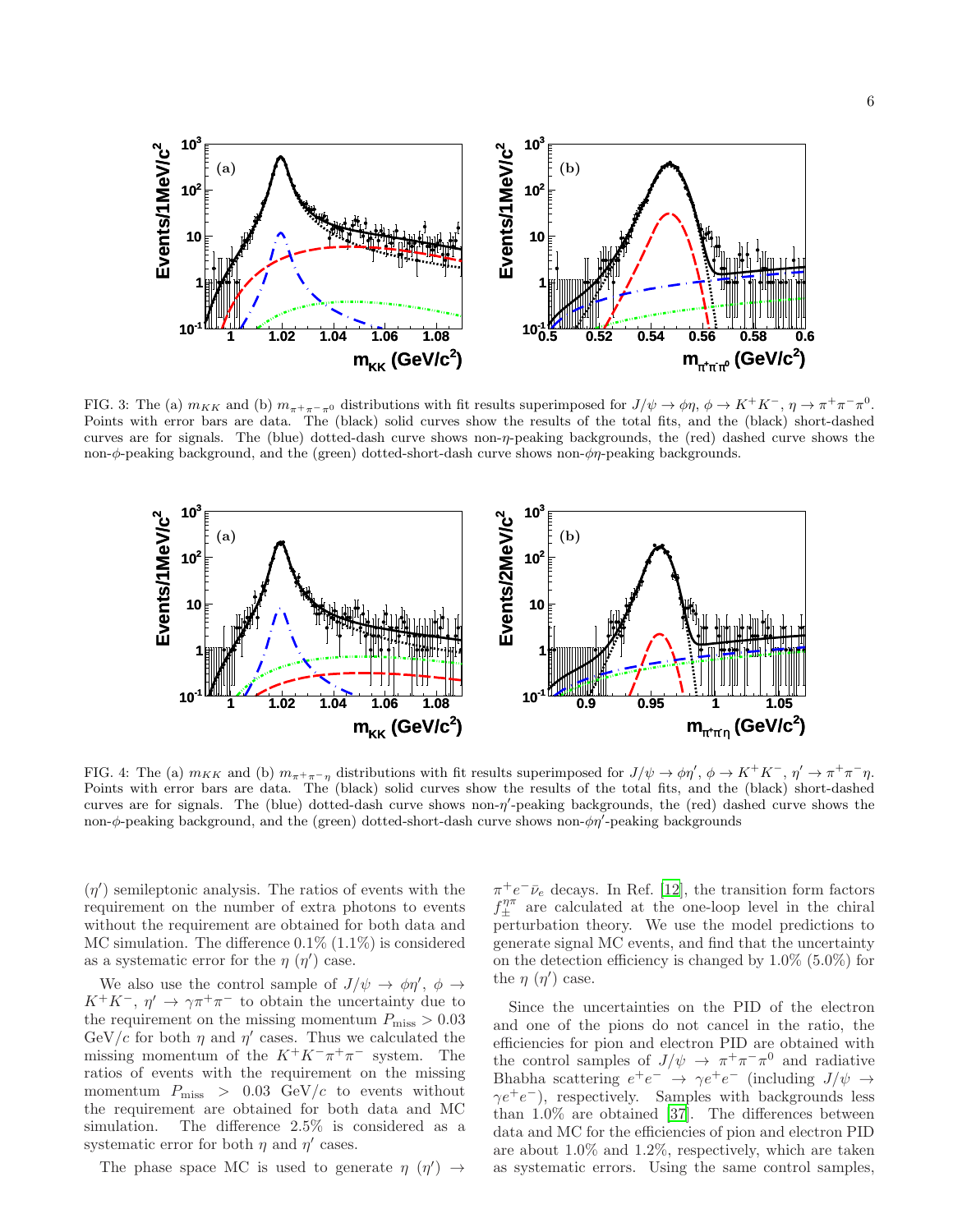efficiency. Value Quantity  $\eta'$   $\eta'$  $N^\eta \overline{(N^{\eta'}}$  $3850 \pm 73$   $1623 \pm 44$  $N_{\text{bkg}}^{\text{non-}\phi\eta} (N_{\text{bkg}}^{\text{non-}\phi\eta'})$  24 ± 8 49 ± 10  $N_{\rm bkg}^{\rm non-}\phi (N_{\rm bkg}^{\rm non-}\phi$  $367 \pm 43$  22  $\pm 17$  $N_{\rm bkg}^{\rm non-\eta} (N_{\rm bkg}^{\rm non-\eta'})$  88 ± 14 61 ± 12

) 20.37% 20.89%

 $\epsilon^\eta(\epsilon^{\eta'}$ 

<span id="page-6-0"></span>TABLE I: The fitted signal and background yields for  $J/\psi \rightarrow$  $\phi\eta$  ( $\eta'$ ),  $\eta$  ( $\eta'$ )  $\rightarrow \pi^+\pi^-\pi^0(\eta)$ , and  $\epsilon^{\eta}(\epsilon^{\eta'})$  is its selection

we estimate the uncertainty due to the requirement of  $E/p$  for the electron selection to be 3.5% (3.4%) for the  $\eta$  ( $\eta'$ ) case, and the uncertainty due to the requirement of  $E/p$  for pion selection in the  $\eta$  semileptonic decay is estimated to be 0.8%. The systematic uncertainty due to the requirements of  $\phi$  and  $\eta$  ( $\eta'$ ) mass windows are estimated to be  $1.4\%$  and  $0.04\%$  (0.2%) by using the control sample of  $J/\psi \to \phi \eta$   $(\eta')$ ,  $\eta$   $(\eta') \to \pi^+ \pi^- \pi^0(\eta)$ .

The uncertainty in the determination of the numbers of observed events for  $J/\psi \to \phi \eta$  [ $\eta \to \pi^+ \pi^- \pi^0 (\pi^0 \to$  $(\gamma \gamma)$ ] and  $J/\psi \rightarrow \phi \eta'$  [ $\eta' \rightarrow \pi^+ \pi^- \eta$  ( $\eta \rightarrow \gamma \gamma$ )] decays are estimated on the basis of earlier published results. The photon detection efficiency and its uncertainty are studied by three different methods in Ref [\[37\]](#page-8-11). The systematic error of photon detection is estimated to be 1.0% per photon. In the fit to the  $\phi$  mass distribution, the mass resolution is fixed to the MC simulation; the level of possible discrepancy is determined with a smearing Gaussian, for which a non-zero  $\sigma$  would represent a MC-data difference in the mass resolution. The uncertainty associated with the difference determined in this way is 0.03% (0.06%) for the  $\eta$  ( $\eta'$ ) case. The systematic uncertainty due to the choice of parameterization for the shape of the non- $\phi\eta(\eta')$ -peaking background is estimated by varying the order of the polynomial in the fit; we find the relative changes on the  $\eta$  ( $\eta'$ ) signal yield of 1.3% (0.8%), which is taken as the uncertainty due to the background shapes. The systematic errors from  $\pi^0$  (*η*) reconstruction from  $\gamma\gamma$  decays is determined to be 1.0% per  $\pi^0$  (*η*) by using a high purity control sample of  $J/\psi \to \pi^0 p \bar{p} (J/\psi \to \eta p \bar{p})$ decay [\[38\]](#page-8-12). The branching fractions for the  $\pi^0$  and  $\eta \rightarrow \gamma \gamma$  decays are taken from the PDG [\[29\]](#page-8-3). The uncertainties on the branching fractions are taken as a systematic uncertainty in our measurements. The total systematic error  $\sigma_{\eta}^{sys}(\sigma_{\eta'}^{sys})$  on the ratio is 5.6% (7.4%) for  $\eta$  ( $\eta'$ ), as summarized in Table [II.](#page-6-1)

<span id="page-6-1"></span>TABLE II: Summary of relative systematic errors for the determination of ratios of semileptonic over hadronic decays. The first nine lines are relevant for the semileptonic weak decay chain  $J/\psi \to \phi \eta$  ( $\eta'$ ),  $\eta$  ( $\eta'$ )  $\to \pi^+ e^- \bar{\nu}_e$ . The next five lines are relevant for the determination of the signal yield of the hadronic decay process  $J/\psi \to \phi \eta$  ( $\eta'$ ),  $\eta \to \pi^+ \pi^- \pi^0$  $(\eta' \to \pi^+\pi^-\eta).$ 

|                                                                |     | Sys. $error(\%)$ |
|----------------------------------------------------------------|-----|------------------|
| Sources                                                        | η   | $\eta^{\cdot}$   |
| Requirement on $N_{\text{shower}}$                             | 0.1 | 1.1              |
| Requirement on $P_{\text{miss}}$                               | 2.5 | 2.5              |
| Signal model                                                   | 1.0 | 5.0              |
| Electron PID                                                   | 1.2 | 1.2              |
| Requirement on $E/p$ for e                                     | 3.5 | 3.4              |
| Requirement on $E/p$ for $\pi$                                 | 0.8 |                  |
| $\phi$ mass window                                             | 1.4 | 1.4              |
| $\eta$ ( $\eta'$ ) mass window                                 | 0.0 | $0.2\,$          |
| Photon efficiency                                              | 2.0 | 2.0              |
| $\pi$ PID                                                      | 1.0 | 1.0              |
| Signal shapes for $\eta(\eta') \to \pi^+ \pi^- \pi^0(\eta)$    | 0.0 | 0.1              |
| Background shape for $\eta(\eta') \to \pi^+ \pi^- \pi^0(\eta)$ | 1.3 | 0.8              |
| $\pi^0(\eta)$ reconstruction                                   | 1.0 | 1.0              |
| Cited $\mathcal{B}(\pi^0(\eta) \to \gamma\gamma)$              | 0.0 | 0.5              |
| Total                                                          | 5.6 | 7.4              |

#### V. RESULTS

The upper limit on the ratio of branching fractions of the semileptonic decay  $\mathcal{B}(\eta \to \pi^+ e^- \bar{\nu}_e + c.c.)$  over the hadronic decay  $\mathcal{B}(\eta \to \pi^+ \pi^- \pi^0)$  is calculated with

<span id="page-6-2"></span>
$$
\frac{\mathcal{B}(\eta \to \pi^+ e^- \bar{\nu}_e + c.c.)}{\mathcal{B}(\eta \to \pi^+ \pi^- \pi^0)} < \frac{N_{\text{UL}}^{\eta}/\epsilon_{\eta}^{\text{SL}}}{N^{\eta}/\epsilon^{\eta}} \frac{\mathcal{B}(\pi^0 \to \gamma \gamma)}{(1 - \sigma_{\eta})}, \quad (3)
$$

where  $N^\eta_\text{UL}$  is the 90% upper limit of the observed number of events for  $J/\psi \to \phi \eta$ ,  $\phi \to K^+K^-$ ,  $\eta \to \pi^+e^-\bar{\nu}_e$ decay,  $\epsilon_{\eta}^{\text{SL}}$  is the MC determined efficiency for the signal channel,  $N^{\eta}$  is the number of events for the  $J/\psi \rightarrow \phi \eta$ ,  $\phi \rightarrow K^+K^-$ ,  $\eta \rightarrow \pi^+\pi^-\pi^0(\pi^0 \rightarrow \gamma\gamma)$  decay,  $\epsilon^{\eta}$  is the MC determined efficiency for the decay mode, and  $\sigma_{\eta} = \sqrt{(\sigma_{\eta}^{\text{sys}})^2 + (\sigma_{\eta}^{\text{stat}})^2} = 5.9\%,$  where  $\sigma_{\eta}^{\text{sys}}$  and  $\sigma_{\eta}^{\text{stat}}$ are the total relative systematic error for the  $\eta$  case from Table [II](#page-6-1) and the relative statistical error of  $N^{\eta}$ , respectively. For  $\eta'$ ,  $\sigma_{\eta'} = \sqrt{(\sigma_{\eta'}^{\text{sys}})^2 + (\sigma_{\eta'}^{\text{stat}})^2} = 7.9\%.$ The relative statistical error of  $N^{\eta}$   $(N^{\eta'})$  is 1.9% (2.7%). We also obtain the upper limit on the ratio of  $\mathcal{B}(\eta' \to$  $\pi^+e^-\bar{\nu}_e + c.c.$ ) to  $\mathcal{B}(\eta' \to \pi^+\pi^-\eta)$  by replacing  $\eta$  and  $\mathcal{B}(\pi^0 \to \gamma\gamma)$  with  $\eta'$  and  $\mathcal{B}(\eta \to \gamma\gamma)$ , respectively, in Eq. [\(3\)](#page-6-2). Since only the statistical error is considered when we obtain the 90% upper limit of the number of events, to be conservative,  $\overline{N}_{\text{UL}}^{\eta}$  and  $\overline{N}_{\text{UL}}^{\eta'}$  are shifted up by one sigma of the additional uncertainties  $(\sigma_{\eta}$  or  $\sigma_{\eta'}).$ Using the numbers in Table [III,](#page-7-18) the upper limits on

the ratios  $\frac{\mathcal{B}(\eta \to \pi^+ e^- \bar{\nu}_e + c.c.)}{\mathcal{B}(\eta \to \pi^+ \pi^- \pi^0)}$  and  $\frac{\mathcal{B}(\eta' \to \pi^+ \bar{e}^- \bar{\nu}_e + c.c.)}{\mathcal{B}(\eta' \to \pi^+ \pi^- \eta)}$  are obtained at the 90% C.L. of  $7.3 \times 10^{-4}$  and  $5.0 \times 10^{-4}$ , respectively.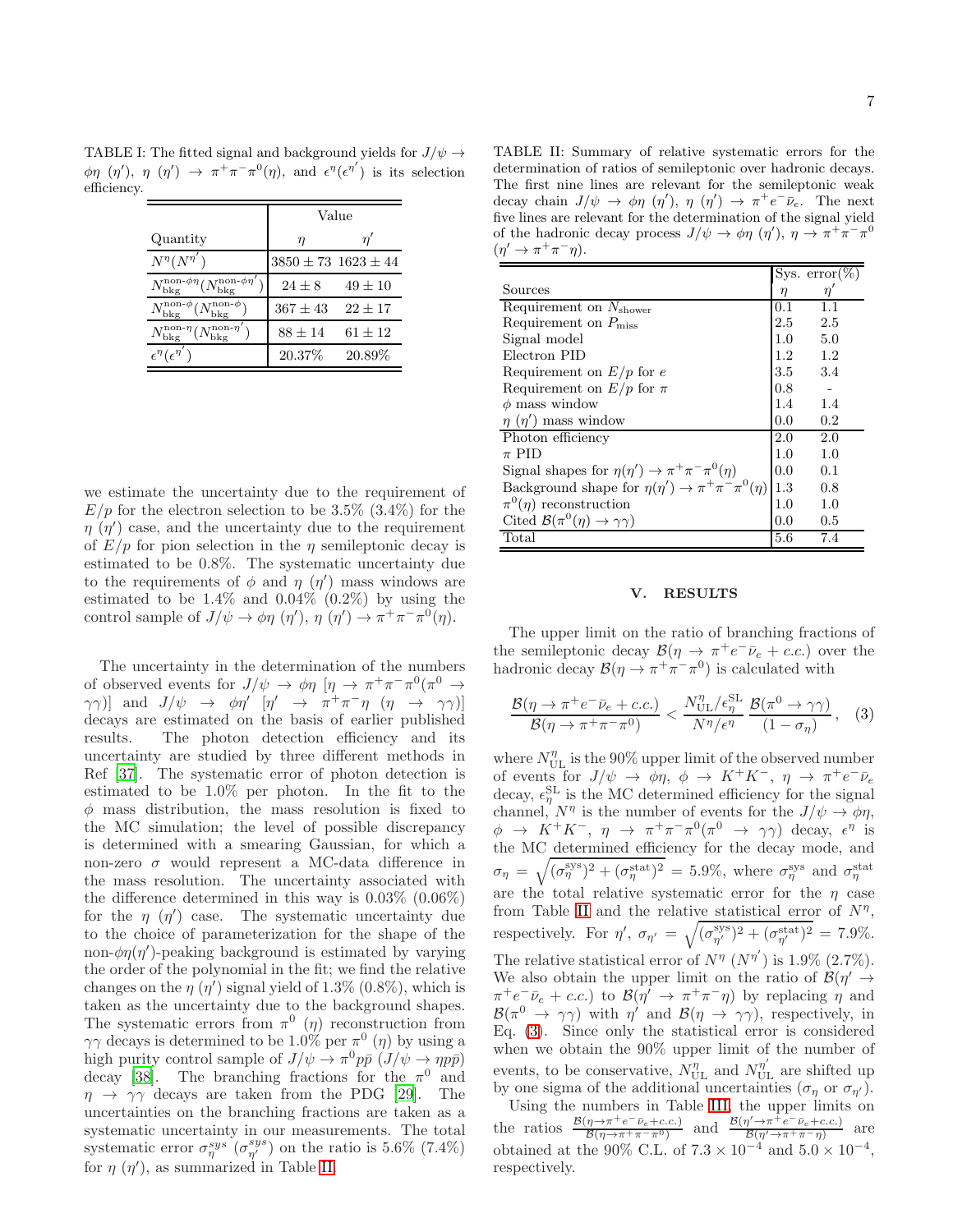<span id="page-7-18"></span>TABLE III: The numbers used in the calculations of the ratios in Eq. [\(3\)](#page-6-2), where  $N_{\text{UL}}^{\eta} (N_{\text{UL}}^{\eta'})$  is the upper limit of the signal events at the 90% C.L.,  $\epsilon_{\eta}^{\text{SL}}(\epsilon_{\eta'}^{\text{SL}})$  is the selection efficiency,  $N^{\eta}(N^{\eta'})$  is the number of the events of  $J/\psi \to \phi \eta(\eta'), \phi \to$  $K^+K^-$ ,  $\eta \to \pi^+\pi^-\pi^0$  and  $\pi^0 \to \gamma\gamma$  ( $\eta' \to \pi^+\pi^-\eta$  and  $\eta \to$  $\gamma\gamma$ ),  $\epsilon^{\eta}$  ( $\epsilon^{\eta'}$ ) is its selection efficiency,  $\sigma_{\eta}^{\text{stat}}$  ( $\sigma_{\eta'}^{\text{stat}}$ ) is the relative statistical error of  $N^{\eta}(N^{\eta'})$ , and  $\sigma_{\eta}(\sigma_{\eta'})$  is the total relative error.

| Quantity                                                      | Value                      |         |  |
|---------------------------------------------------------------|----------------------------|---------|--|
|                                                               | п                          |         |  |
| $N_{UL}^{\eta}$ $(N_{UL}^{\eta})$                             | 2.36                       | 1.59    |  |
| $\epsilon_{\eta}^{\text{SL}}(\epsilon_{\eta'}^{\text{SL}})$   | 17.9%                      | 17.4%   |  |
| $N^{\eta}$ (N                                                 | $3850 \pm 73\ 1623 \pm 44$ |         |  |
| $\epsilon^{\eta}$ $(\epsilon^{\eta'})$                        | 20.37%                     | 20.89%  |  |
| $\sigma_{\eta}^{\text{stat}}\ (\sigma_{\eta'}^{\text{stat}})$ | 1.9%                       | 2.7%    |  |
| $\sigma_n$                                                    | $5.9\%$                    | $7.9\%$ |  |

### VI. SUMMARY

A search for the semileptonic weak deacy modes  $\eta(\eta') \to \pi^+ e^- \bar{\nu}_e$  has been performed for the first time in the process of  $J/\psi \rightarrow \phi \eta(\eta')$  using the  $(225.3 \pm 2.8) \times 10^6$  $J/\psi$  events measured at BESIII. We find no signal yields for the semileptonic weak decays of  $\eta$  and  $\eta'$ . The upper limits at the 90% C.L. are  $7.3 \times 10^{-4}$  and  $5.0 \times 10^{-4}$  for the ratios of semileptonic over hadronic decay modes  $\frac{\eta \to \pi^+ e^- \bar{\nu}_e + c.c.)}{\mathcal{B}(\eta \to \pi^+ \pi^- \pi^0)}$  and  $\frac{\mathcal{B}(\eta' \to \pi^+ e^- \bar{\nu}_e + c.c.)}{\mathcal{B}(\eta' \to \pi^+ \pi^- \eta)},$ respectively. The advantage of measuring the ratios instead of the branching fractions of the semileptonic weak decays is that many uncertainties cancel. Using the hadronic branching fraction values of  $\eta \to \pi^+ \pi^- \pi^0$ 

- <span id="page-7-0"></span>[1] P. Fayet, Phys. Lett. B 84, 421 (1979); P. Fayet and J. Kaplan, Phys. Lett. B 269, 213 (1991); B. McElrath, Phys. Rev. D 72, 103508 (2005).
- [2] P. Fayet, Phys. Rev. D 74, 054034 (2006).
- [3] P. Fayet, Phys. Rev. D 75, 115017 (2007).
- [4] M. Ablikim *et al.* (BES Collaboration), Phys. Rev. Lett. 97, 202002 (2006); Phys. Rev. Lett. 100, 192001 (2008).
- [5] R. Balest *et al.* (CLEO Collaboration), Phys. Rev. D 51, 2053 (1995).
- <span id="page-7-1"></span>[6] P. Rubin *et al.* (CLEO Collaboration), Phys. Rev. D 75, 031104 (2007); O. Tajima *et al.* (Belle Collaboration), Phys. Rev. Lett. 98, 132001 (2007).
- <span id="page-7-2"></span>[7] H. B. Li and S. H. Zhu, Chinese Physics C  $36$ ,  $932(2012)$ .
- <span id="page-7-3"></span>[8] P. Singer, Phys. Rev. 139, B483 (1965).
- <span id="page-7-4"></span>[9] S. Weinberg, Phys. Rev. 112, 1375 (1958).
- <span id="page-7-5"></span>[10] L. B. Okun, I. S. Tsukerman, Sov. Phys. JETP 20, 232 (1965).
- <span id="page-7-8"></span>[11] P. Herczeg, in *Proceedings of the Conference on the In tersections Between Particle and Nuclear Physics*, edited by W. T. H. van Gers, AIP Conf. Proc. No. 243,654  $(1992)$
- <span id="page-7-7"></span>[12] H. Neufeld, H. Rupertsberger, Z. Phys. C 68, 91(1995).
- [13] A. Branmon and E. Shabalin, Phys. Atom. Nucl. 58,

and  $\eta' \to \pi^+ \pi^- \eta$  as listed by PDG [\[29](#page-8-3)], we determine the semileptonic decay rates to be  $\mathcal{B}(\eta \to \pi^+ e^- \bar{\nu}_e + c.c.)$  $1.7 \times 10^{-4}$  and  $\mathcal{B}(\eta' \to \pi^+ e^- \bar{\nu}_e + c.c.) < 2.2 \times 10^{-4}$  at the 90% C.L..

#### Acknowledgments

The BESIII collaboration thanks the staff of BEPCII and the computing center for their hard efforts. This work is supported in part by the Ministry of Science and Technology of China under Contract No. 2009CB825200; National Natural Science Foundation of China (NSFC) under Contracts Nos. 10625524, 10821063, 10825524, 10835001, 10935007, 11125525, 11061140514; Joint Funds of the National Natural Science Foundation of China under Contracts Nos. 11079008, 11179007, 11179014; the Chinese Academy of Sciences (CAS) Large-Scale Scientific Facility Program; CAS under Contracts Nos. KJCX2-YW-N29, KJCX2-YW-N45; 100 Talents Program of CAS; Istituto Nazionale di Fisica Nucleare, Italy; Ministry of Development of Turkey under Contract No. DPT2006K-120470; U. S. Department of Energy under Contracts Nos. DE-FG02-04ER41291, DE-FG02-94ER40823; U.S. National Science Foundation; University of Groningen (RuG) and the Helmholtzzentrum fuer Schwerionenforschung GmbH (GSI), Darmstadt; WCU Program of National Research Foundation of Korea under Contract No. R32-2008-000-10155-0; German Research Foundation DFG within the Collaborative Research Center CRC1044.

1931(1995); Yad. Fiz. 58, 2041(1995).

- [14] J. N. Ng, in *Proceedings of the Conference on Particle Production Near Threshold*, edited by H. Nann and E. J. Stephenson, AIP Conf. Proc. No. 221, 26 (1990).
- <span id="page-7-9"></span>[15] W. Lucha, H. Pietschmann, H. Rupertsberger, and F. F. Schöberl, Phys. Rev. D 46, 2255 (1992).
- [16] D. Scora and K. Maltman, Phys. Rev. D 51, 132 (1995).
- <span id="page-7-6"></span>[17] E. Shabalin, Physica Scripta. T99, 104(2002).
- <span id="page-7-10"></span>[18] T. D. Lee, Phys. Rev. D 8, 1226 (1970).
- <span id="page-7-11"></span>[19] S. Weinberg, Phys. Rev. Lett. 37, 657 (1976).
- <span id="page-7-12"></span>[20] S. M. Barr and A. Masiero, Phys. Rev. Lett. 58, 187 (1987).
- <span id="page-7-13"></span>[21] D. Wyler, *in Proceedings of Int. Workshop on Rare decays of light mesons*, Gif-sur-Yvette, France, 1990 (Editions Frontières, Gif-sur-Yvette, France, 1990) p. 125.
- <span id="page-7-14"></span>[22] P. Herczeg, in *Proceedings of the workshop on the Production and Decay of Lighf Mesons* , edited by P. Fleury, (Singapore: World Scientific) p. 16 (1988).
- <span id="page-7-15"></span>[23] P. Herczeg, Prog. Part. Nucl. Phys. 46, 413 (2001).
- <span id="page-7-16"></span>[24] M. Ablikim *et al.* (BESIII Collaboration), Chinese Phys. C 36, 915(2012).
- <span id="page-7-17"></span>[25] M. Ablikim *et al.* (BESIII Collaboration), Nucl. Instrum.